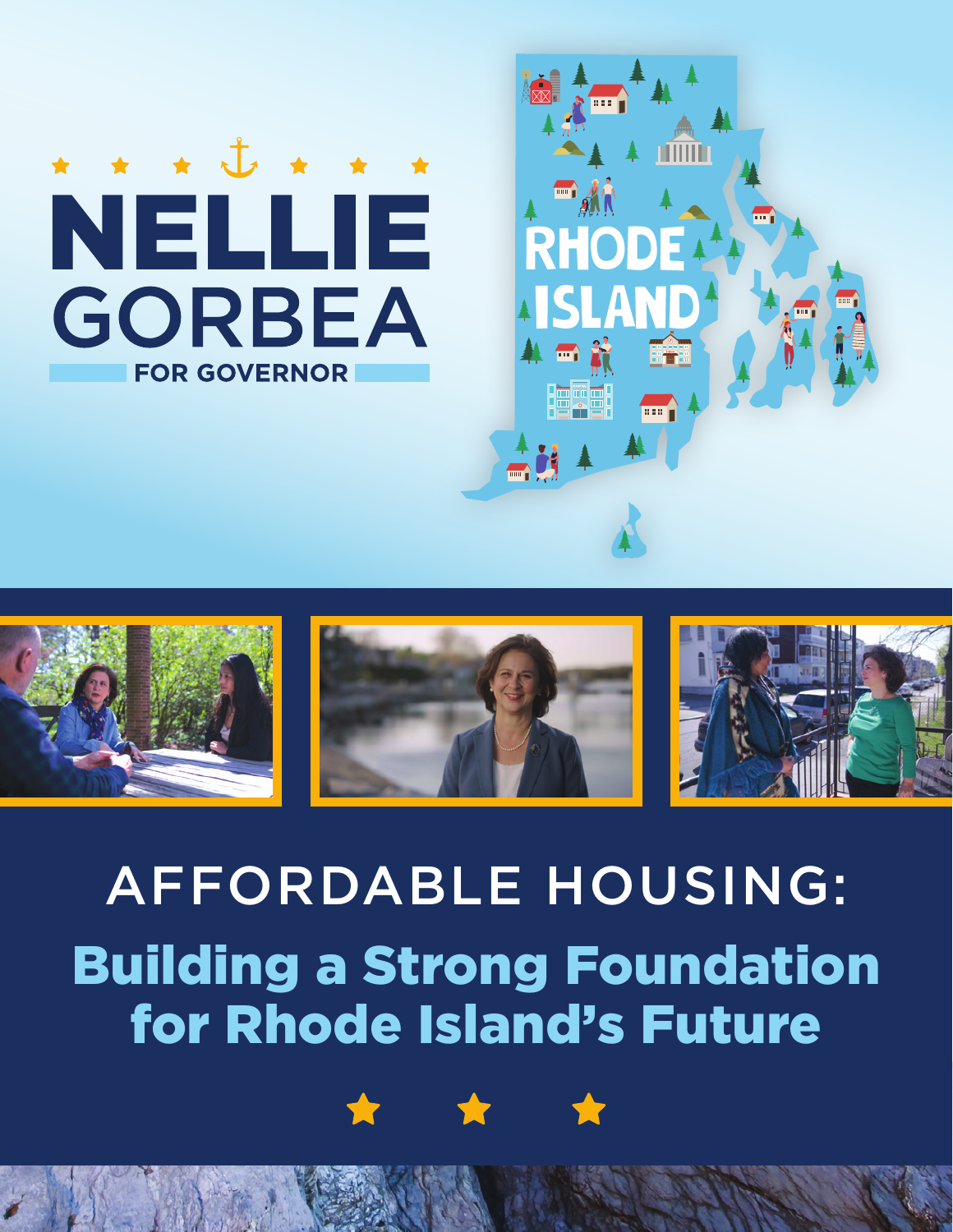



## AFFORDABLE HOUSING: Building a Strong Foundation for Rhode Island's Future

### **To make ours a state where all Rhode Islanders can thrive, we need to ensure that everyone has a place to call home.**

My roots lie in our state's movement for better and more affordable housing. In the mid 1990s, I started as the first community economic development program officer at The Rhode Island Foundation. At that time, the affordable housing problem was one centered on low-income families; the following decade, as executive director of HousingWorks RI, I led a coalition of diverse stakeholders to create funding and policies that would make housing available to thousands of Rhode Islanders. Those efforts led to the passage of bond issues, a line item in the Governor's budget and – almost thirty years later – other changes currently being considered for passage at the General Assembly. **As governor, I will take our state further and create the housing we need for the 21st Century.**

#### **My housing plan will increase the supply of homes that are affordable to a variety of incomes and needs.** Rhode Island needs more family housing, senior housing, Single Room Occupancy housing, and supportive housing for people with special behavioral or physical challenges. To do this, we need greater cooperation between the State and local municipalities to build more homes for

the benefit of all Rhode Islanders and to use

land and energy more efficiently.

Housing is the foundation for growing and strengthening our economy. Rhode Islanders' employment opportunities, educational outcomes, and the overall health of our community require safe, accessible, and truly affordable homes regardless of zip code or income:

- $\blacktriangleright$  We must boost investments in education but a child who is forced to move multiple times in a school year and build new relationships with friends, teachers, and education support services is not able to catch up with peers, no matter how wonderful a school they are able to attend.
- $\blacktriangleright$  We must improve access to health care but high rental prices force too many Rhode Islanders to choose between their prescriptions or the roof over their head.
- \ We must improve care for seniors but without a variety of housing options in our communities, older Rhode Islanders are unable to downsize, which then keeps younger families from buying their homes.
- \ We must combat climate change and preserve what makes Rhode Island life special – but we cannot do that with an aging and outdated housing stock that represents over 20 percent of our state's greenhouse gas emissions.<sup>1</sup>
- $\blacktriangleright$  We must create more and better jobs but without good housing for families of all income levels, companies won't want to expand and grow here and workers won't be able to live here.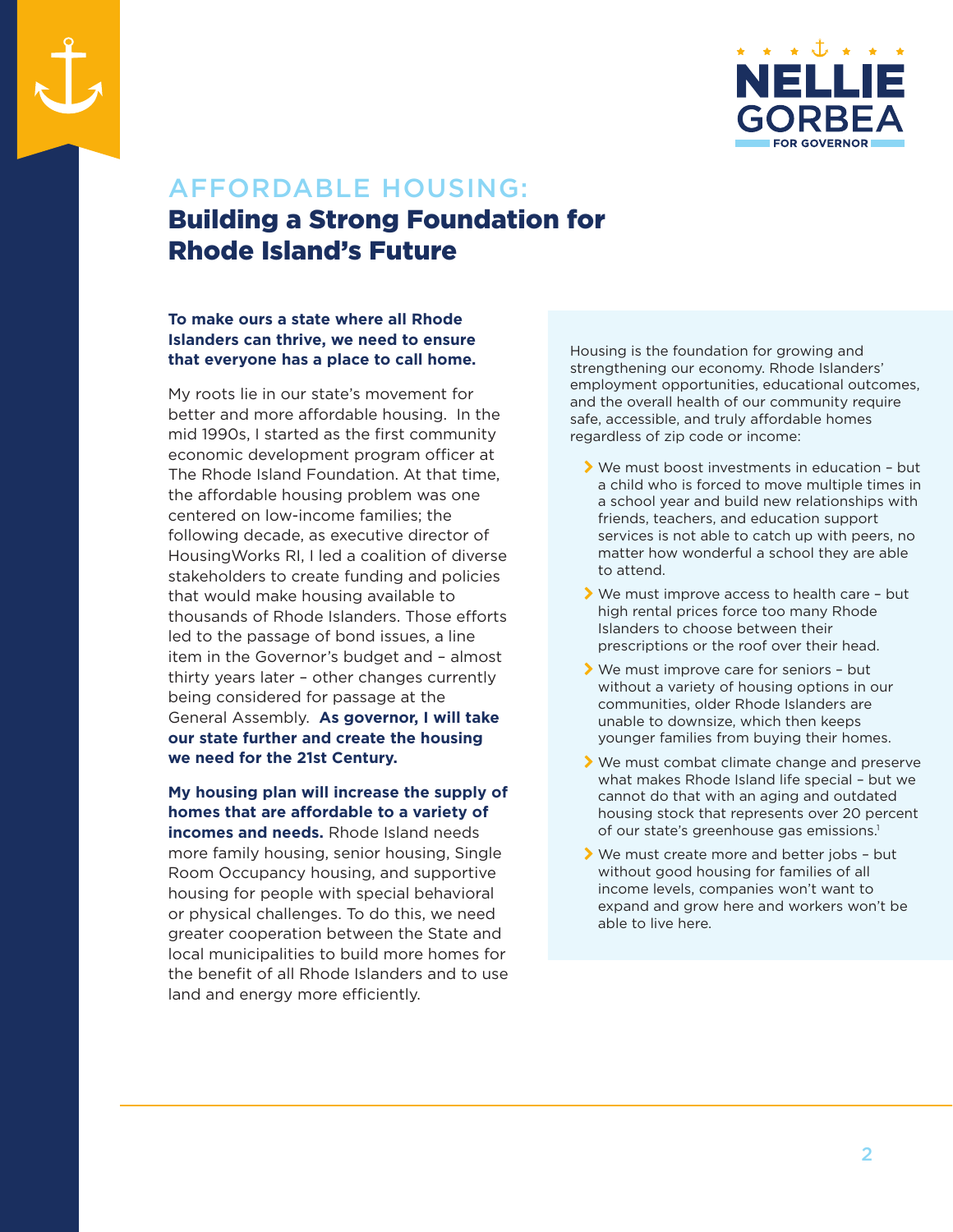



Addressing our housing crisis means we must:

- **1. Build More Homes for All Rhode Islanders**  at price-levels affordable at all incomes and in all regions of our state.
- **2. Rehabilitate Our Aging Housing Stock** and put underutilized land and buildings into productive use.
- **3. House the Unhoused** treating the homelessness emergency gripping our state with the urgency that is required by providing permanent supportive housing.

Key to ensuring we move on these important actions is having leaders whose daily focus is to solve our housing crisis. I will be that kind of leader as governor – and I will empower **a new Secretary of Housing and Community Development who reports directly to me as governor, to address our state's housing crisis.**  The Secretary of Housing and Community Development will work with municipalities to eliminate burdensome housing policies. I will appoint an individual with an extensive history working in housing development in Rhode Island. The Secretary will work with those on the ground – nonprofits, home builders, municipal leadership and our own state agencies – to leverage and complement the resources and actions necessary. As governor, this is a priority area for me and I will take an active, leading role, working with the General Assembly and all community stakeholders to coordinate housing policy and increase production.

Doing all this will require leadership. It will require know-how and experience. And, of course, it will require resources. That's why my plan details how I will fund my commitments beyond the one time use of ARPA money to which our state is entitled thanks to President Joe Biden.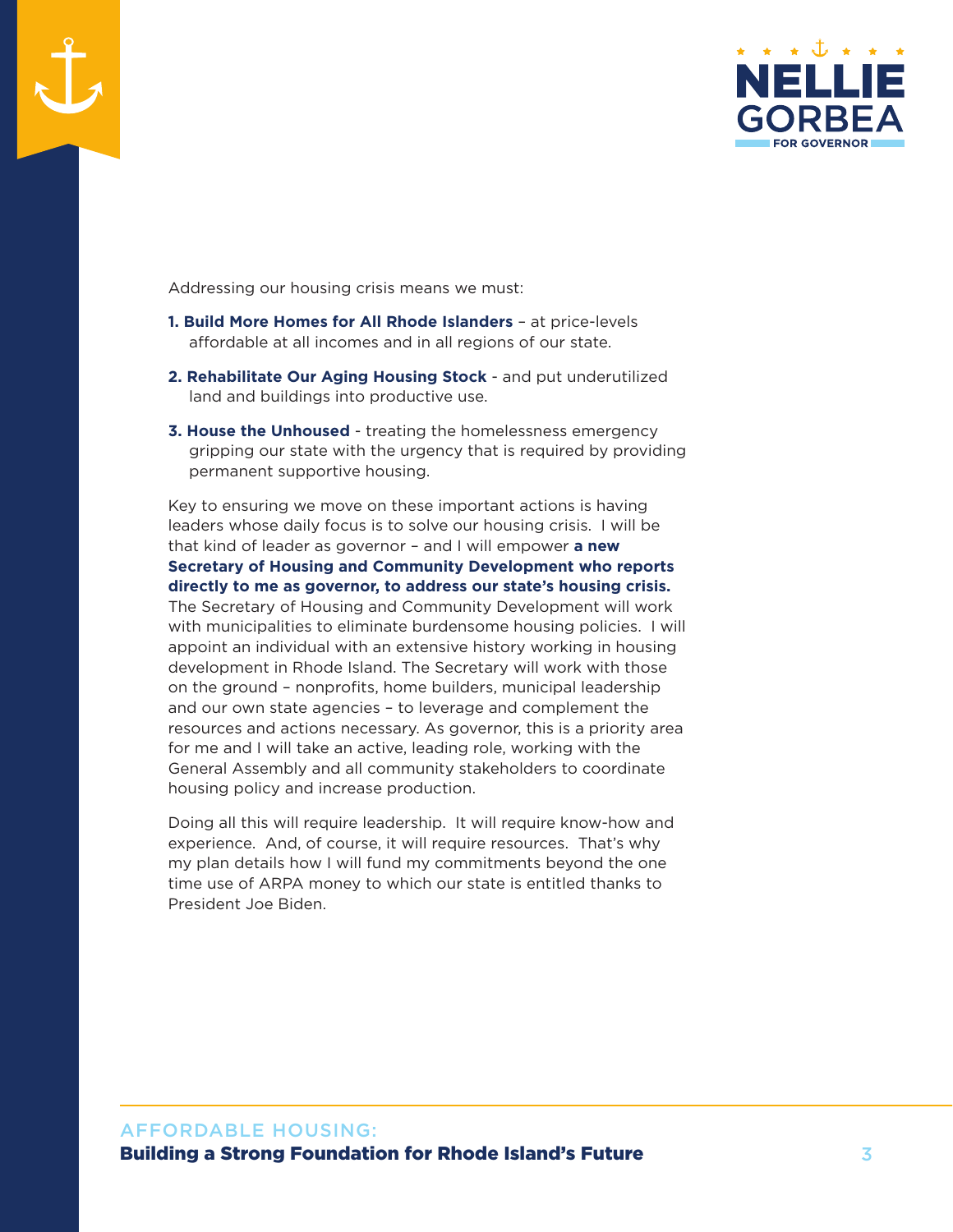

Creating new housing and supportive services may require additional funds beyond what the federal government has provided as part of the COVID relief plan. Prior to the pandemic, Rhode Island had a decades-long structural budget deficit. All candidates in this race should be honest about how they hope to address any upcoming budget gap. If we need new tax revenues to pay for the housing our people need, those taxes shouldn't come from families working hard in Rhode Island to make ends meet. **Any additional state funds required to make sure Rhode Islanders have homes should be raised through additional taxes on big corporations to make sure the wealthy pay their fair share. We must ensure we have the housing our families deserve.**

For too long, our leadership has failed us. The status quo is not acceptable, and I will bring renewed energy and vision to our efforts to ensure every Rhode Islander has an opportunity to find an affordable home.

I will work with Rhode Island's for-profit and nonprofit homebuilders, community development corporations, financial and charitable institutions, and our community leaders to develop a plan to produce housing that is affordable to Rhode Islanders at every income level and in all parts of the state. I believe these partnerships are essential to our success, and I want to bring everyone to the table.

For years, I've heard from countless Rhode Islanders their worries about housing costs – seniors on a fixed income that need home repairs and are facing rising property taxes, young families that can't find a starter home they can afford, new graduates contemplating moving out of state, low-income families that are one paycheck away from eviction, and school kids forced to sleep in a car because they have no other option. This issue affects everyone. We need a governor who knows how to tackle it.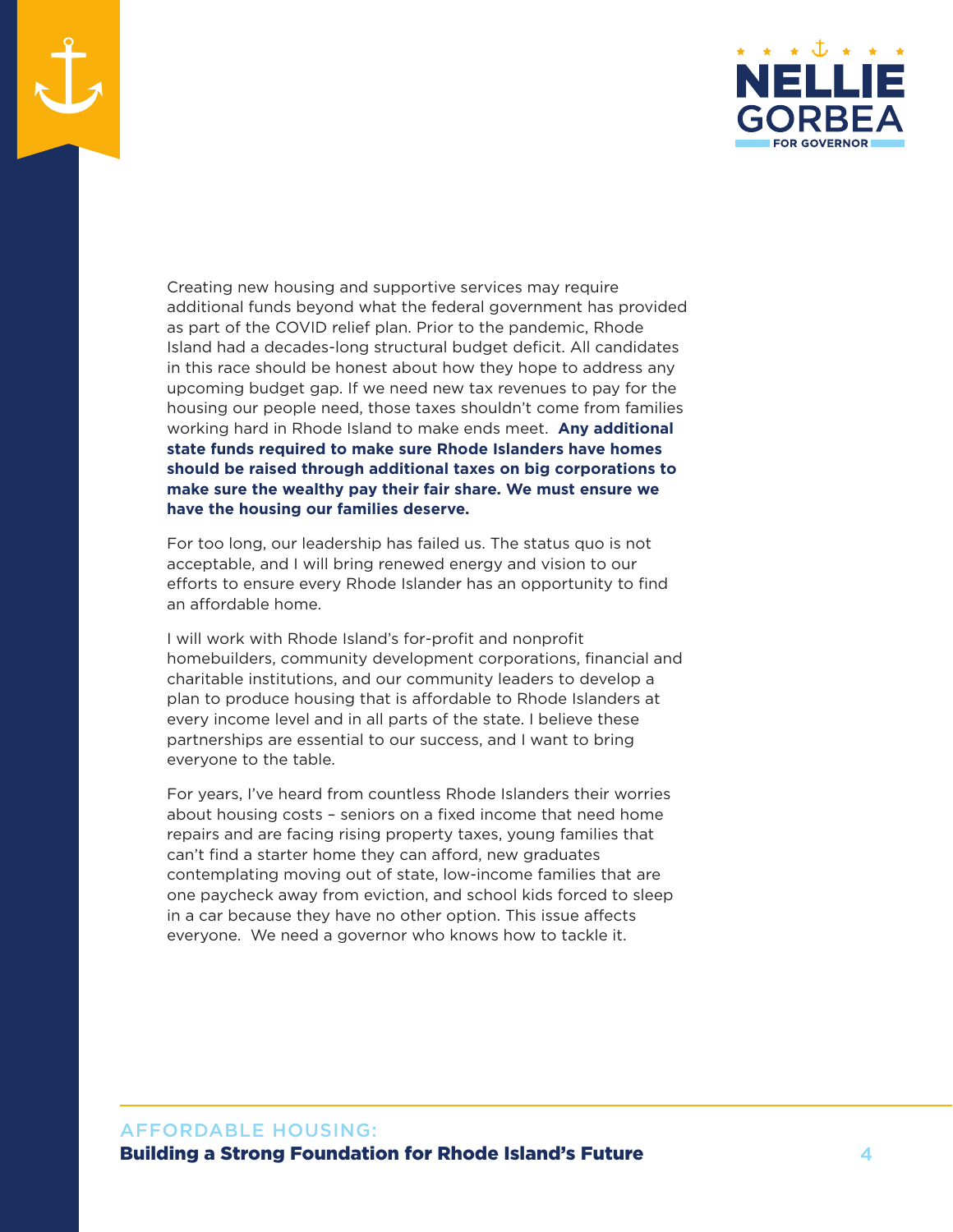

# **1. BUILD MORE HOMES FOR ALL RHODE ISLANDERS**

**As governor, I will direct the new Secretary of Housing and Community Development to bring together our local home building community, municipal, nonprofit, and community development leaders to implement a path that rapidly increases the scale and pace of housing construction**  in our state. This will not only help us address the State's affordability crisis, but will also provide an economic boost and create thousands of good-paying jobs. As governor, my administration will facilitate the construction of 17,500 new homes in the next five years (3,500 a year) that are affordable to Rhode Islanders at every income level.

#### **Our approach is twofold:**

- **1)** create new housing opportunities with subsidies and supportive services for those that need it most—those earning less than 30% of the State's Area Median Income.
- **2)** expand the supply of workforce and market rate housing so that every Rhode Islander that wants to stay in the Ocean State has an opportunity to do so.

This approach will help to prevent homelessness, improve education and health outcomes and bolster our economy.

The affordability crisis is, in part, a problem with supply: There aren't enough homes that are affordable at all income levels. Years of inaction at the highest levels of government – a failure of leadership – is now compounded by increased demand for second homes and the explosion of short term rentals on internet platforms which is also taking rental units off the market.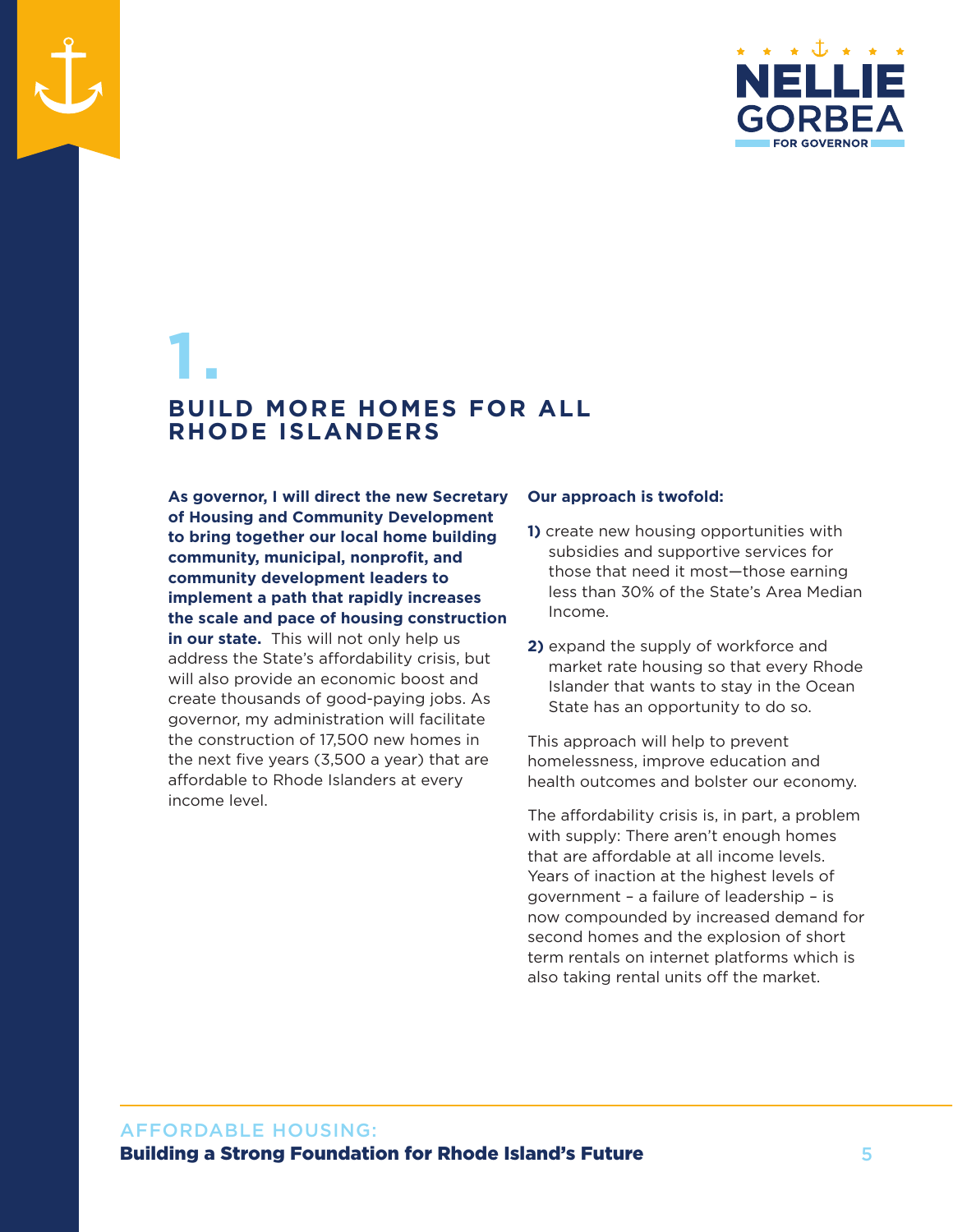



Some facts on Rhode Island's housing crisis:

- \ According to data from the Rhode Island Association of Realtors, there were just 1,115 single-family homes for sale across the state in April, representing less than a two-month supply.<sup>2</sup> A healthy housing market should have at least a six-month supply of homes on the market. Because of the limited supply, the median sales price of a single-family home reached \$420,000 in April; as a result, a Rhode Islander making the state's median income would not be able to afford to purchase a median-priced home in any of the state's cities and towns. $3$
- \ The vacancy rate for rental homes was only 2.2 percent in 2021, according to HousingWorks RI. A healthy housing market would have a rental vacancy rent between five and eight percent.<sup>4</sup>
- \ More than a third of Rhode Islanders are considered "housing cost burdened", meaning they spend more than the recommended 30% of their income in rent or mortgage payments, and about 60,000 Rhode Islanders spend more than half of their income on housing costs. 5
- $\blacktriangleright$  There is a wide gap in the number of families that earn less than half of the State's median income and the number of available rental units that are affordable to these families. There are 20,000 more families at this income level than there are affordable rental homes, according to the National Low Income Housing Coalition.<sup>6</sup>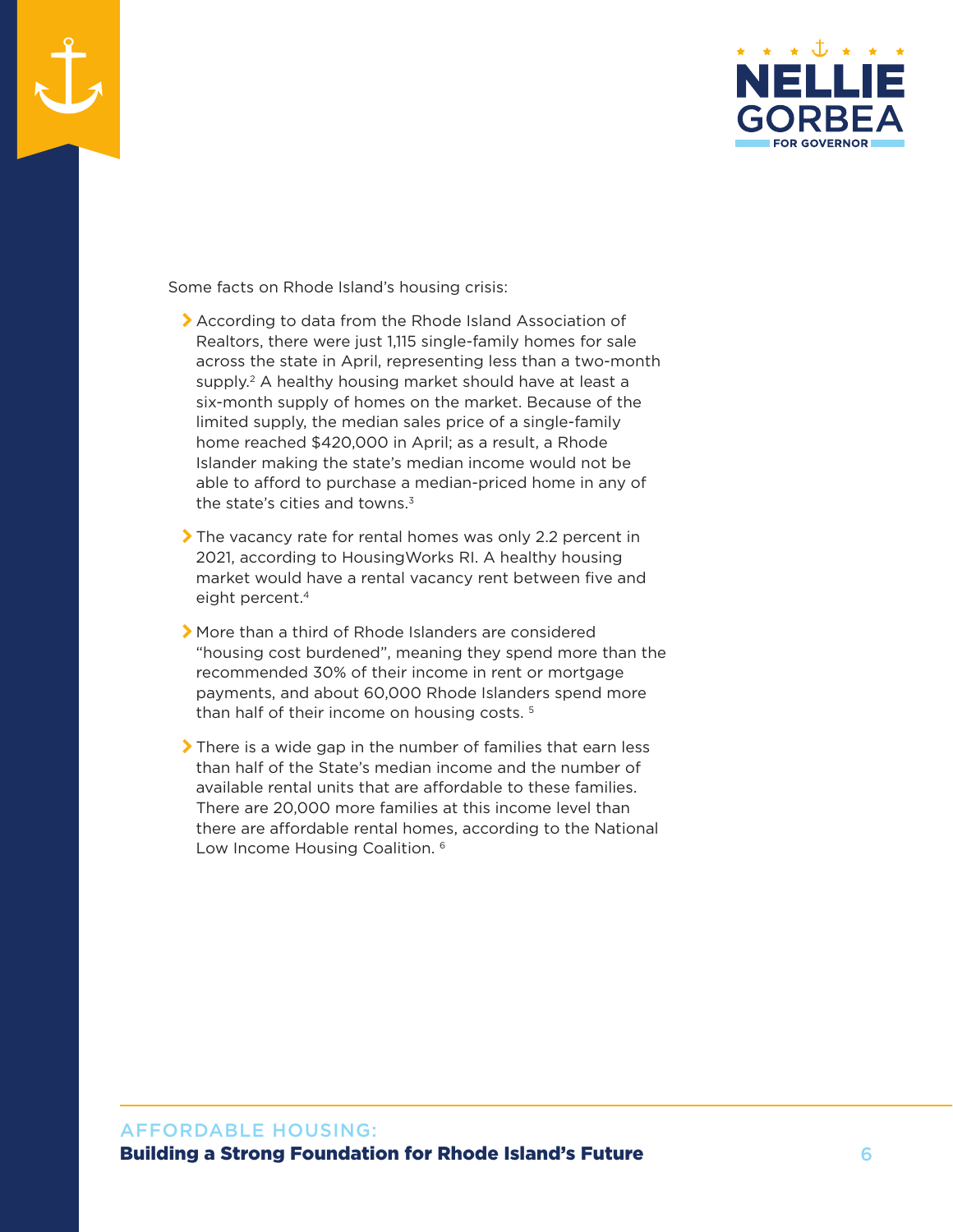

Our state is dead last in the permitting of new homes, even when accounting for our small population.<sup>7</sup> Whereas Connecticut built 11 new homes per 1,000 people, in Rhode Island there were just two new homes built per 1,000 people. And in Massachusetts, there were 30 new homes built per 1,000 people.<sup>8</sup> We cannot remain competitive as a state with a record like this.

Over the past five years, we've averaged only 1,300 new homes a year.<sup>9</sup> I want to more than double that number.

### **We will do so while protecting our greenspaces and farms from development by focusing our efforts on redeveloping underutilized sites within our "urban footprint."** New development will be undertaken in a smart, sustainable way. Working with municipal leadership, we will

focus redevelopment on areas that are close to transit and jobs. And we will make new development energy-efficient.

As governor, **I will reduce the barriers to building homes in Rhode Island.** A recent study ranks the state as the country's third-most highly regulated construction market.<sup>10</sup> Unnecessary layers of bureaucracy and balkanization of permitting over 39 municipalities have accumulated over time, making it more expensive to build homes here. Working with municipal leadership, for profit and nonprofit builders, the environmental community, labor and the housing advocacy community, I will:

- \ **Streamline permitting and regulations** that hamper the development of homes, including townhomes and small rental buildings – the "missing middle" of affordable starter homes.
- \ Provide resources like **data tools and technical assistance to cities and towns** to find the best sites for new housing construction, and focus our efforts on areas already within our "urban footprint." This means preserving our open space while redeveloping underutilized land that is close to transportation and jobs. I will:
	- \ Provide resources to cities and towns to assist in planning, zoning, and cutting red tape.
	- \ Work with cities to create zoning districts that encourage the construction of affordable housing.
	- \ Incentivize meeting the State's "10% law" that is meant to ensure that there are affordable housing opportunities in every Rhode Island community. Only six of 39 communities in the state have met this goal that is set in law. I will provide new resources to communities that show a commitment to and progress towards achieving this goal. On the other hand, if communities do not show improvement, my administration will take steps to streamline the approval of new affordable housing in those communities.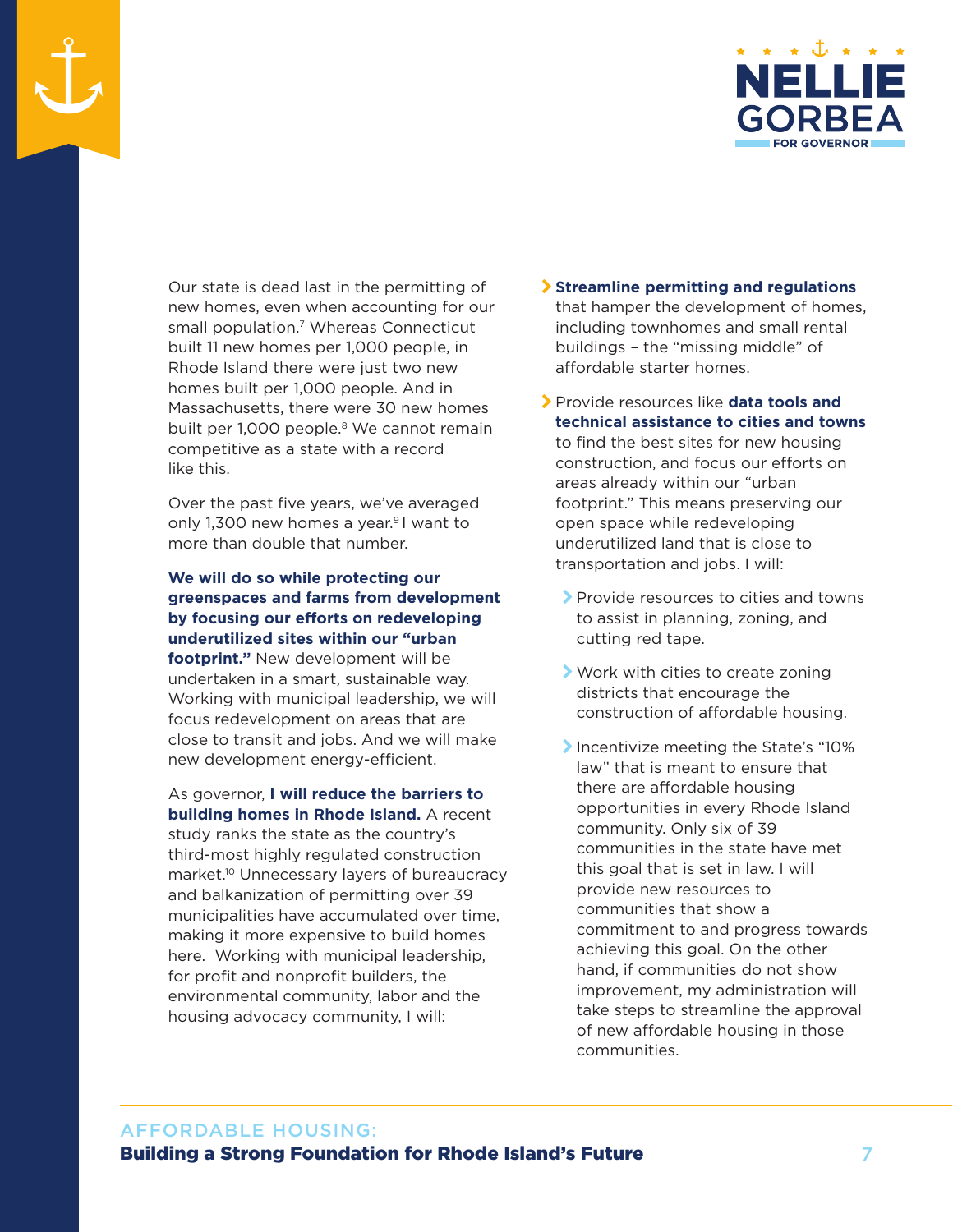

**My administration will double down on investments in new housing.** Rhode Island spends less per capita on new housing than any other New England state. In fact, Rhode Island spends less than half of the nextlowest state, Maine, and less than onequarter that of Massachusetts.<sup>11</sup>

As governor, I will have the opportunity to propose the dollar amount for housing included in the next bond measure, and I will use that opportunity to **double our commitment to affordable housing with a \$130 million housing bond measure.** This level of borrowing is affordable and within our financial capacity to pay, according to the state agency responsible for monitoring state borrowing, the Public Finance Management Board.

My administration will use every tool there is to **open the door to homeownership** for families that are being shut out by the market. Home prices are rising, with the median home price now 20% higher than just one year prior. Interest rates are rising quickly, as well, making mortgages less affordable. Families may be stymied from accessing a loan because of a low credit score, despite making good incomes and having little debt. Still other families find that they earn too much money to qualify for first-time homebuyer grants for down payments, despite barely making enough to afford a modestly-priced home. I will:

- **>** Review and update Rhode Island Housing's portfolio of loan products to ensure access to mortgages for those with **low credit scores, but steady incomes.**
- \ **Extend financing to unconventional housing types,** such as duplexes, small condos, co-ops, and manufactured homes (mobile homes).
- \ **Continue to support efforts that would allow a homeowner to construct a small rental unit on their property,** as long as it is respectful of the surrounding neighborhood (for example, does not require off-street parking).
- \ **Expand eligibility for first-time homebuyer assistance.** Too many Rhode Islanders find that they earn too much money to qualify, even though they have no affordable options.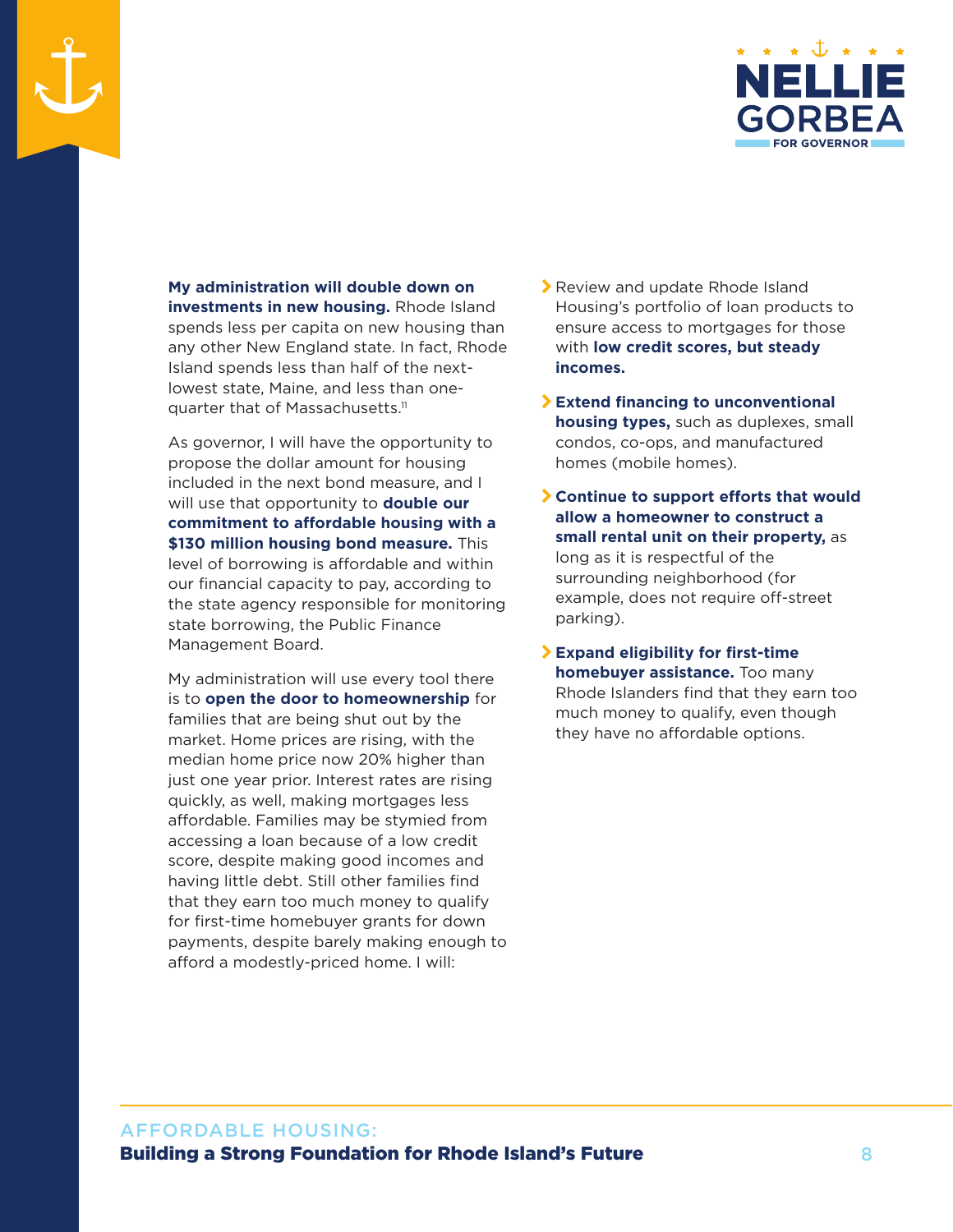

# 2.

### **REHABILITATE OUR AGING HOUSING STOCK**

Rhode Island's building stock is old, and many homes are in need of rehabilitation to make them safe, energy-efficient, and accessible to seniors and people with disabilities. Three-quarters of all homes in Rhode Island were built before 1979, and 30% were built before 1939. Older homes contain hazards such as lead paint and pipes, as well as asbestos, and may harbor mold and other indoor sources of indoor pollution that lead to childhood and adult asthma.

As governor, I will direct the new Secretary of Housing and Community Development to create or amend programs to help rehabilitate our housing stock:

- \ **Increase funding for the state's Historic Preservation Tax Credit Program.** The program is currently capped and according to the RI Division of Taxation there is a waitlist of \$78 million in projects that are shovel ready. With \$50 million we could immediately increase the number of homes available in historic properties.
- \ I will **pursue reforms to state and federal weatherization program rules**  to increase the number of families with access to home retrofits.
- \ Build on our past efforts to **eliminate lead in our aging housing stock.** Lead poisoning in children is a major health problem with long-term impact on their educational attainment and life trajectory. Rhode Island Housing's Lead Safe program provides forgivable loans to property owners who have lead in their homes. This type of program along with replacing lead pipes in our water systems are key programs that I will look to expand.
- \ **Preserve existing affordable housing** and address expiring deed restrictions so affordable homes stay affordable.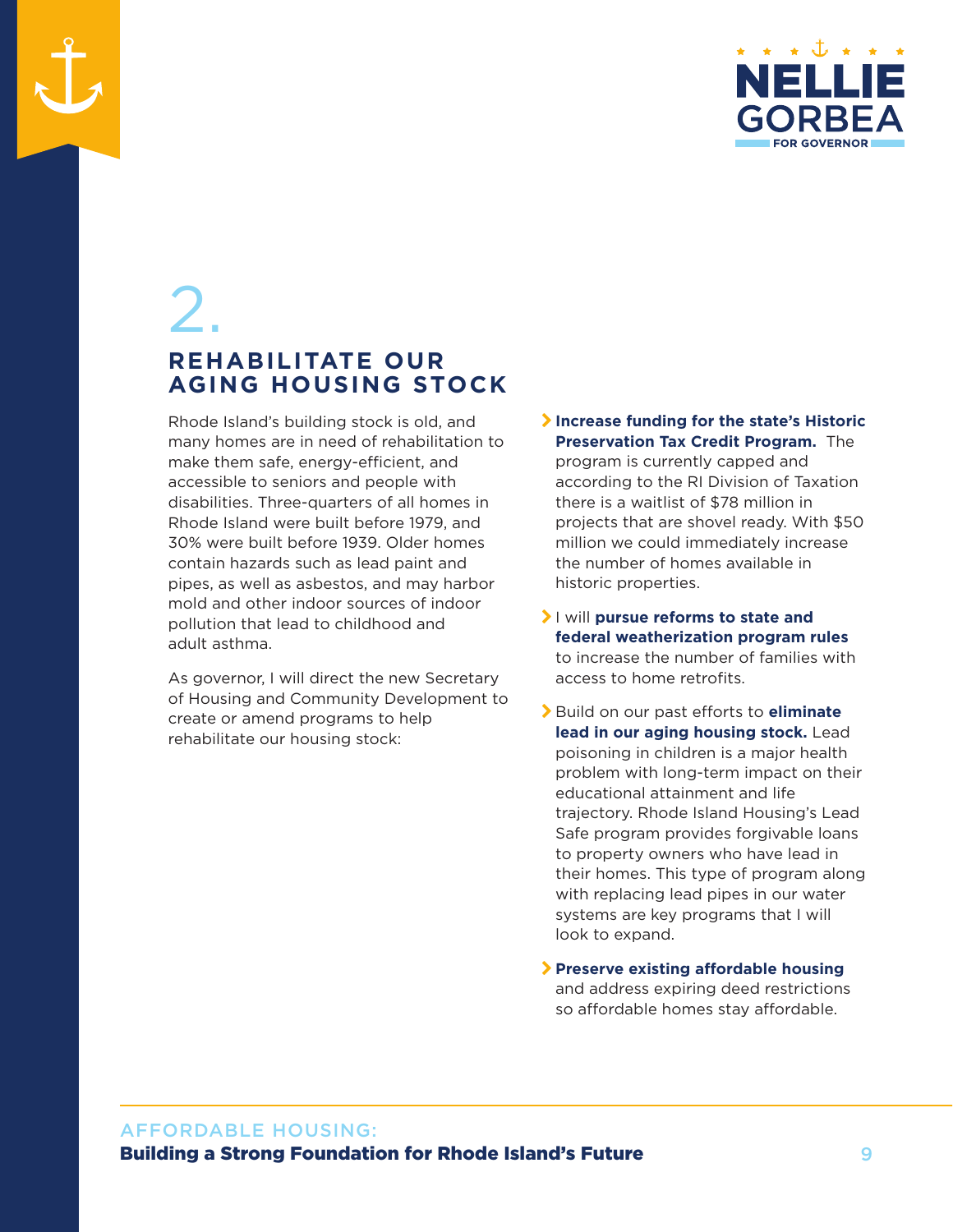

# 3. **HOUSE THE UNHOUSED**

As governor, I will address homelessness as the crisis that it is. In addition to building more housing at all income levels, I will invest in emergency measures to get homeless individuals and families into shelter and transitional housing,

There were approximately 1,500 Rhode Islanders experiencing homelessness as of last January. Just a few months earlier, the Point-In-Time Count of homelessness found 662 people sleeping outdoors or in their cars, the largest number in modern history.<sup>12</sup> Another 12 percent of renter households live in overcrowded conditions, doubled up with friends or family.13

One-third of homeless Rhode Islanders are families, including 317 children under the age of 18.14 The primary culprit is a lack of affordable housing for those earning low incomes. A minimum wage worker in Rhode Island would have to work 65 hours a week to afford an average-priced one-bedroom apartment.<sup>15</sup> Many Rhode Islanders are only one missed paycheck away from getting an eviction notice – on average 480 Rhode Island families are served an eviction notice every month.<sup>16</sup>

Two-thirds of homeless Rhode Islanders are individuals,<sup>17</sup> many of whom are battling mental health issues and substance abuse. The lack of shelter beds and transitional housing for those trying to get off drugs leads to a "vicious cycle" of recovery, relapse, and homelessness.

We do not have enough emergency shelter beds, but fortunately the gap is not insurmountable.

As governor, **I will pursue a multi-pronged strategy to prevent and address homelessness, including preventing evictions, providing mental health services, and ensuring that there are adequate shelter facilities.**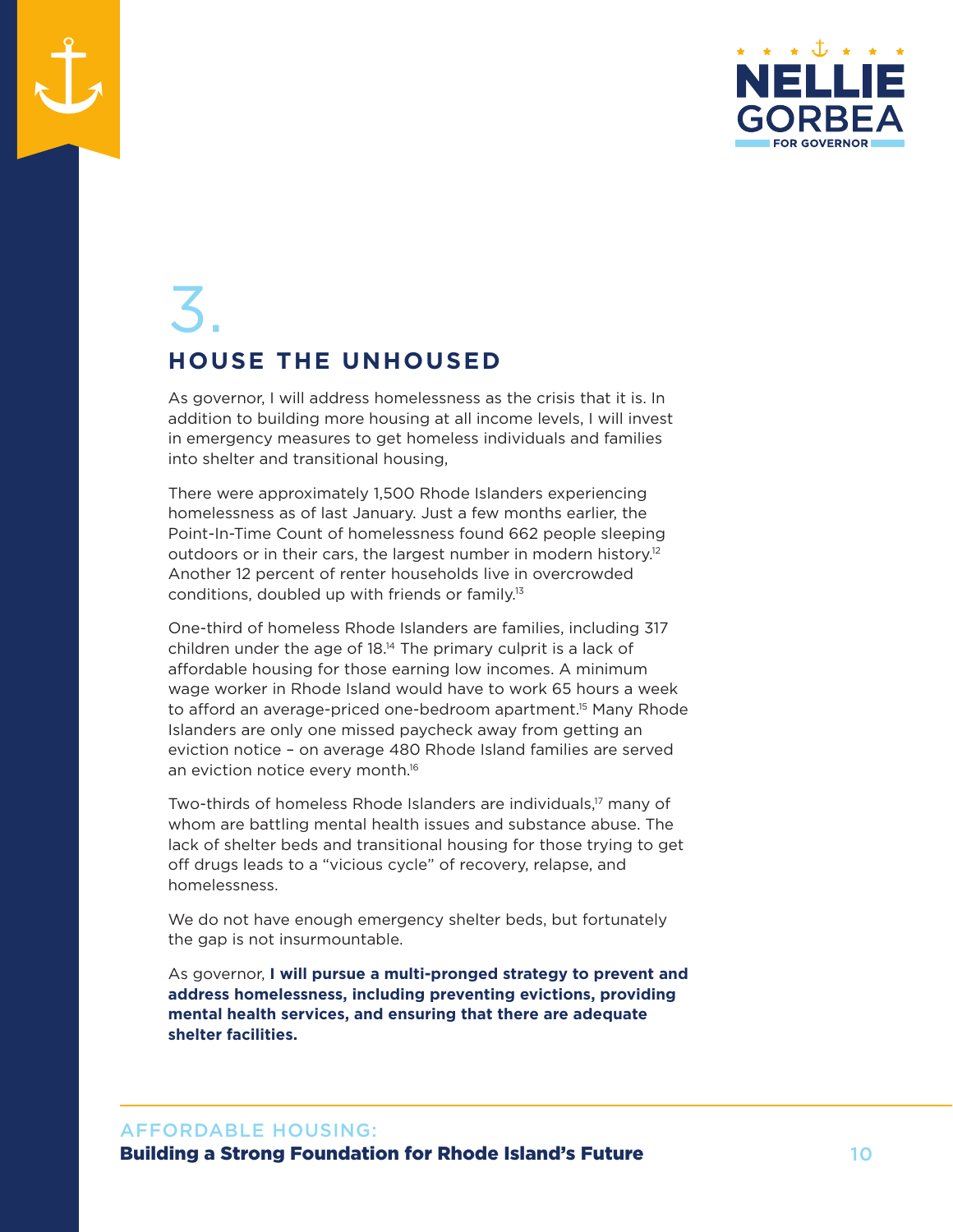

It begins with using resources from the Department of Human Services more effectively to address behavioral issues in the homeless population. We also need to better leverage the use of federal funds that can help our unhoused Rhode Islanders.

There are some well-known solutions for addressing the needs of the unhoused. These solutions need to be put into action with a strategic plan to address homelessness:

- \ **Preventing evictions** There has been a large influx of federal dollars to address COVID-related evictions. These emergency funds have now run out. We need to create new programs that assist low-income individuals and families to avoid evictions due to unforeseen consequences. These programs are likely to be less expensive than the cost of providing shelter and other services and are the best way to ensure that children's lives are not disrupted by housing instability.
- \ **Developing New Emergency Shelter Space and Supportive Housing** – We must make housing affordable and supportive for people at the lowest income levels and those with developmental disabilities. We need to start planning for winter shelters much earlier than we have in the past.
	- As governor, I will work with our nonprofit housing organizations to i**mmediately support the identification of sites to locate rapidly deployable housing structures that can be easily adapted to current numbers of unhoused Rhode Islanders.**
	- \ My budget proposals will consistently **fund the development of supportive housing** for individuals experiencing homelessness and those who require ongoing behavioral health services.
	- \ I will **ensure that housing that is built addresses the needs of Rhode Islanders with developmental disabilities.**
	- \ **Ensure supportive temporary housing** for victims of abuse, people in recovery, or exiting incarceration.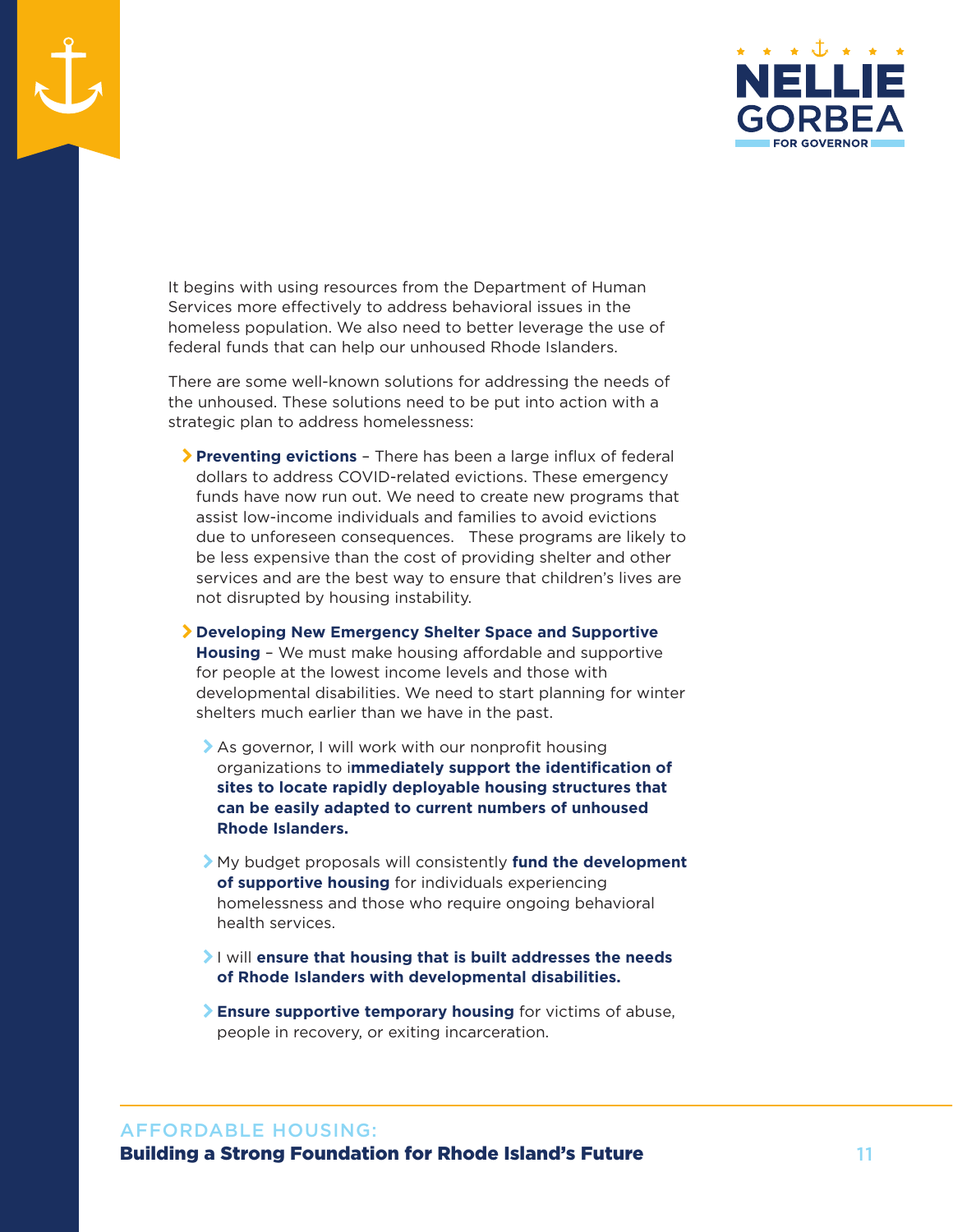

# **HOW WE WILL PAY FOR IT**

As governor, I will act with the urgency required to meet our housing emergency. It is clear that efforts up to this point have not been sufficient. New leadership is needed to provide a new approach.

But I know that any good strategy also needs a plan for how to pay for it.

Today, Rhode Island has a budget surplus, buoyed by federal recovery and infrastructure funds, lower spending and higher tax receipts. While we cannot count on the budget outlook always looking this sunny, we cannot squander this opportunity to make important investments today that will pay dividends later down the road. **By investing today to address our housing crisis, we are preparing our state to be successful tomorrow.**

As governor, I will put more money towards housing, and I will pay for it by:

- \ **Increasing corporate taxes to provide money for new housing.**
- \ **Dedicating part of our state's budget surplus** to housing, including **unspent ARPA funds.**
- \ **Double the dollar amount of the next housing bond.**
- \ **Save money by creating permanent supportive housing,**  which is less expensive than providing emergency shelter and other services.
- \ Save money on one of the biggest costs of development: the land. I will **create a public land bank of vacant and underutilized structures.**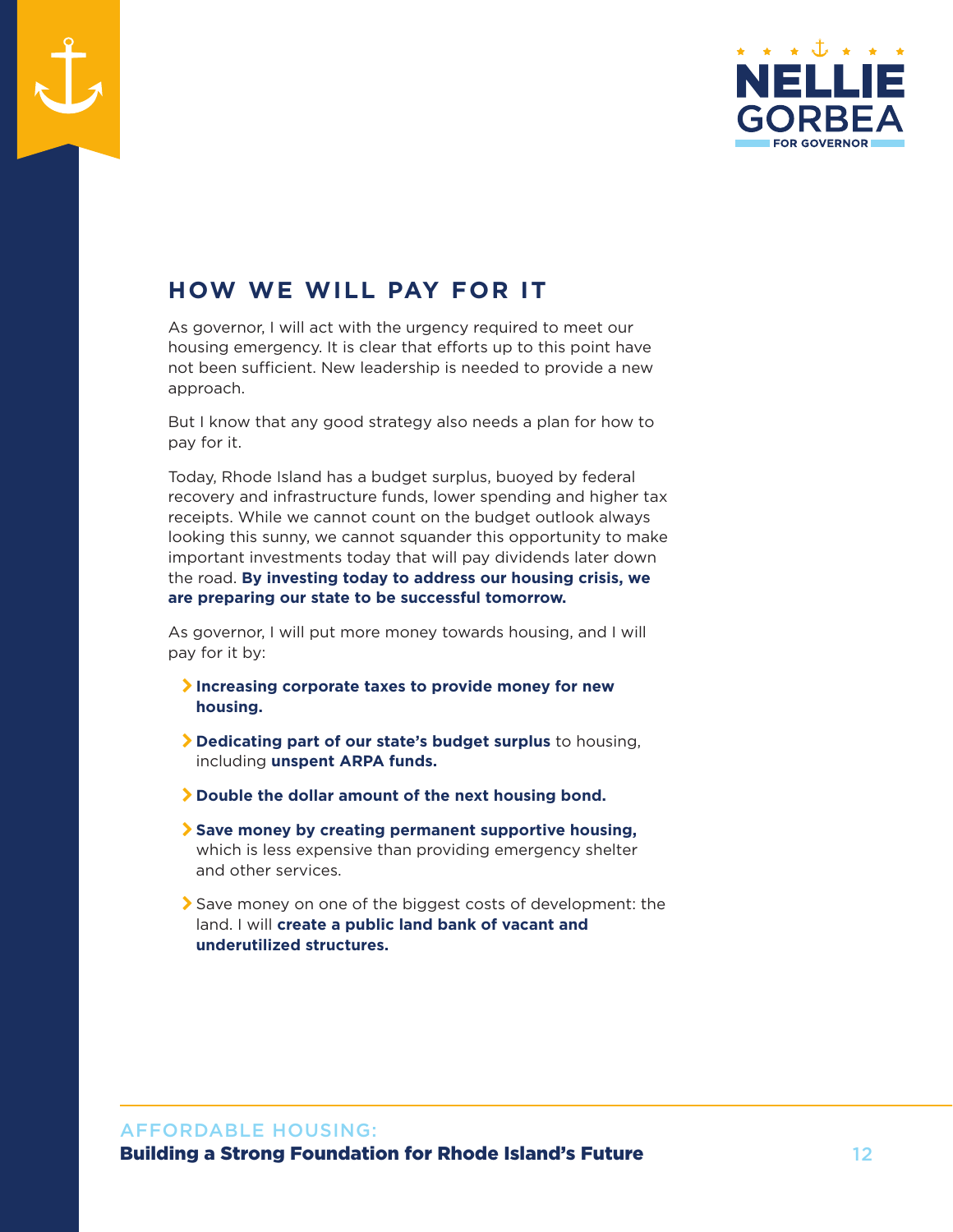

### **WHY HOUSING MATTERS**

Housing is foundational to solving many of the issues our state faces, from educational and health outcomes to protecting our environment. And I know that building more homes will boost our economy by creating jobs and providing more housing opportunities to our next generation of workers, business owners, and community leaders.

- \ **Education** A secure housing landscape improves education outcomes. Children need stable homes with parents who are not cost-burdened. We will strategically look at incentives that address municipal concerns that building family homes leads to rises in property taxes by rewarding our towns and cities with additional state funding in education. Studies continue to show how relocations within the school year negatively impact students' performance, while a family that is secure in their home is able to take advantage of and contribute to their school community.
- **Health** Because much of our lives are spent in our homes, people need clean, safe housing to stay healthy. Rhode Island's housing stock is old. Thirty percent of the homes in Rhode Island were built before 1940. Building and maintaining safe homes, and addressing currently unsafe living situations, are the first steps for healthy citizens, especially our most vulnerable. In addition, we need to promote the use of safe and consistent heating methods using non-carbon sources to ensure our homes are heated dependably and efficiently.
- \ **Environment** We need to build modern homes that are energy efficient, can easily use renewable energy, and are built with climate in mind. This makes for a better environment. Incentivizing the retrofitting of our existing housing to become energy efficient, and converting homes to utilize renewable energy and address climate change, will help us meet the challenges of climate change.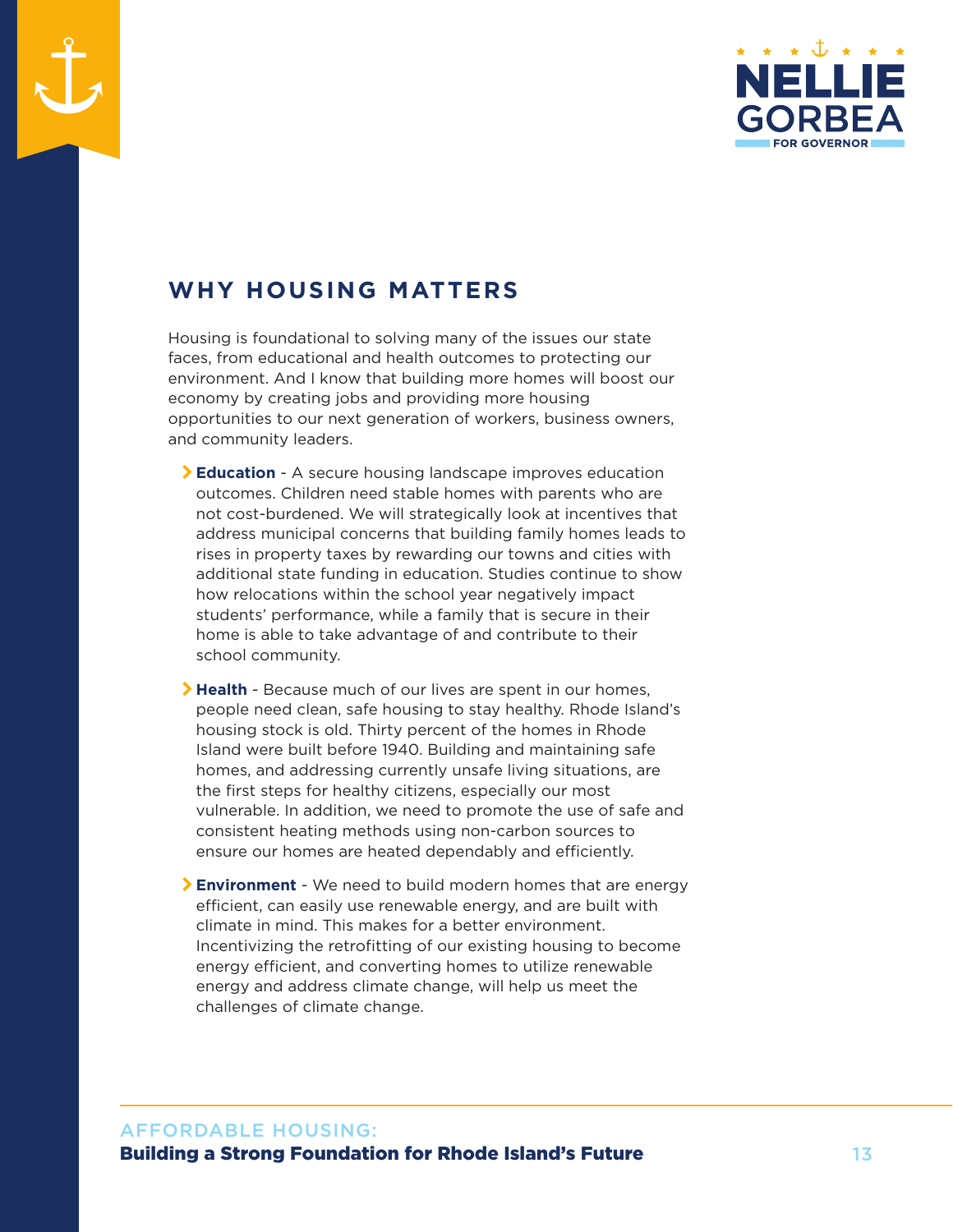

- \ **Jobs and the Economy** By putting housing policies first, we enable every Rhode Islander to have more spendable income and meet their daily needs more effectively. Policies that focus on housing also help our state develop a construction workforce that can become a regional powerhouse. A thriving housing sector is a proven multiplier for economic growth in the Rhode Island providing opportunities for new small businesses and living wage jobs.
- \ **Infrastructure Improvements** In providing cities and towns assistance to upgrade and increase their outdated sewer systems, water services, and other town financial responsibilities, Rhode Island can provide equity through infrastructure while also upgrading town services to modernize and prepare for our future. This alleviates the burdens that additional growth puts on Rhode Island. Working with Rhode Island towns and cities in this way allows them to incorporate historic preservation and town character into growth plans that anticipate the future – shifting to renewable energy and incorporating greater access to broadband.

In summary, housing is connected to many important needs in people's lives. I will be a governor who understands how affordable housing needs to be addressed if we are going to move our state forward.